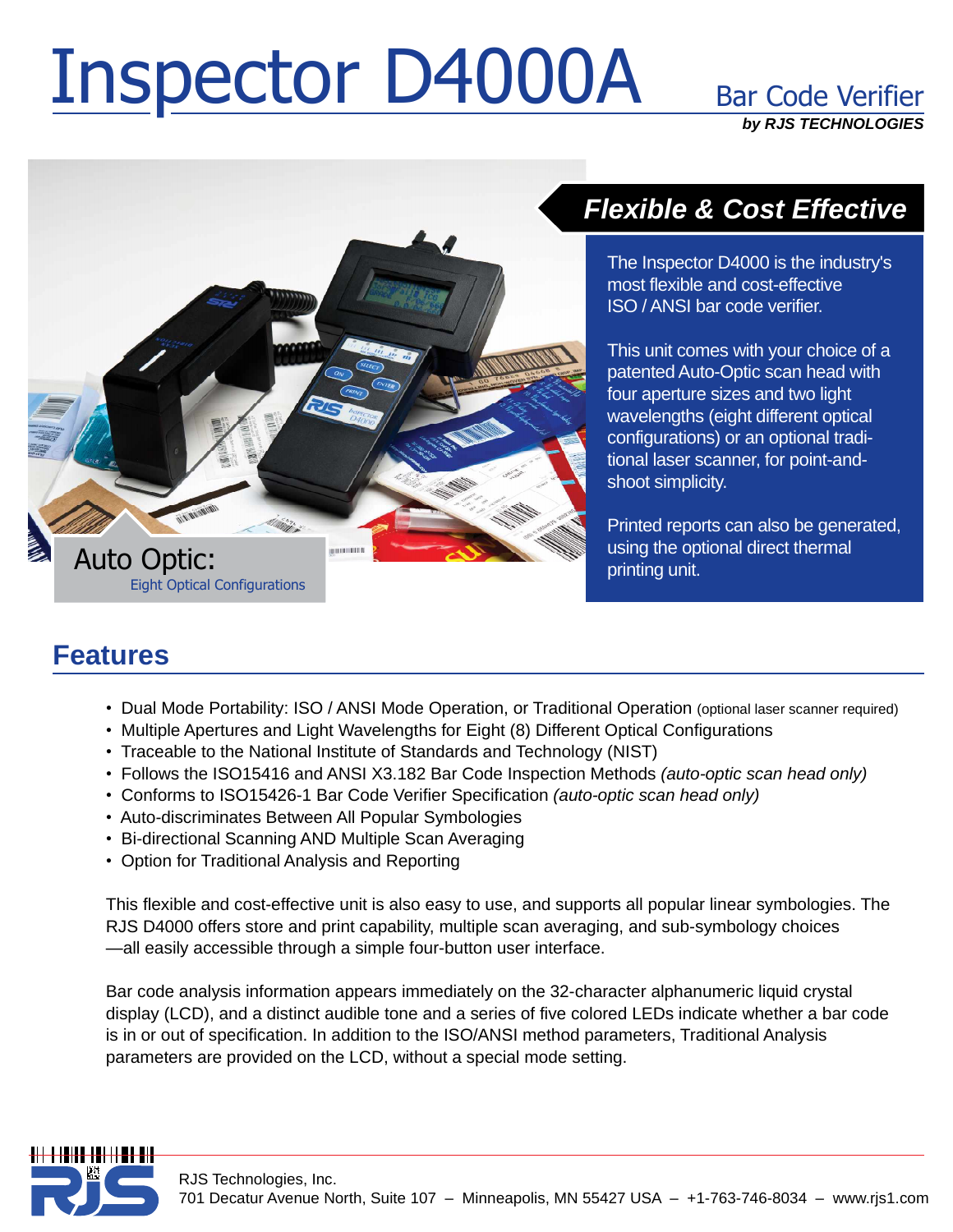## Inspector D4000A Bar Code Verifier

## **Bar Code Verifier**

**by RJS TECHNOLOGIES**

### **Features**

ï

- ISO/ANSI Scan Profile Test Method • ISO/ANSI Scan Profile Test Method<br>• Instant "On-Screen" ISO/ANSI Grade
- 
- ISO/ANSI 10-scan Averaging
- Traditional Test Method
- Reflectometer Mode
- Auto-switch Symbologies
- Aperture/Wavelength selection via menu option<br>• Automatic Power Off<br>• Inspection Report Storage Buffer
- 
- 
- Detailed Hardcopy Printout (optional)

### **Verification Methods**

Parameters determined by ISO/ANSI bar code print quality guidelines and traditional pass/fail criteria. Refer to model matrix below for configurations.

|                              | Auto-Optic | Laser Scanner (optional) |
|------------------------------|------------|--------------------------|
| <b>ISO</b>                   |            | Ν                        |
| ANSI                         |            | N                        |
| Traditional                  |            |                          |
| <b>Industry Applications</b> |            |                          |
| <b>SCC Retail</b>            |            |                          |
| U.P.C. Coupon Code           |            |                          |
| AIAG (Automotive)            |            |                          |
| LOGMARS (Government)         |            |                          |
| HIBCC (Healthcare)           |            |                          |
| Bookland (Books)             |            |                          |
|                              |            |                          |

| <b>Dimensions</b> | Bodv              | Auto Optic (excluding cord)  |
|-------------------|-------------------|------------------------------|
| Heiaht:           | 1.9 in. (4.8 cm)  | $3.2$ in. $(8.1 \text{ cm})$ |
| Width:            | 4.6 in. (11.7 cm) | 1.9 in. $(4.8 \text{ cm})$   |
| Length:           | 7.8 in. (19.8 cm) | 5.8 in. (14.7 cm)            |

### **Mechanical**

| Weight:  | 26.5 ounces (751 g)                                        |
|----------|------------------------------------------------------------|
| Power:   | 4 AA Alkaline or NiCad batteries and AC Charger (optional) |
| Case:    | Acrylonitrile Butadiene Styrene (ABS)                      |
| Beeper:  | Audible tones indicate an audible pass/fail and low        |
| Display: | 4 line X 8 character LCD                                   |
| Keypad:  | 4-button, on, select, enter, print                         |
| LEDs:    | 5 LEDs (two red, one yellow, and two green)                |

### **Environmental**

**Operating Temperature:** 50° to 105° F (10° to 40° C) **Storage Temperature: Relative Humidity:** <sup>50</sup>° to <sup>105</sup>° <sup>F</sup> (10° to <sup>40</sup>° C) <sup>14</sup>° to <sup>158</sup>° <sup>F</sup> (-20° to <sup>50</sup>° C) 5% to 80% Non-condensing

### **Optical**

| <b>Test Aperture:</b> | Auto-Optic option A: 3, 5, 10, and 20 mil<br>Auto-Optic option B: 3, 6, 10, and 20 mil |
|-----------------------|----------------------------------------------------------------------------------------|
| Wavelength:           | Laser Scanner: minimum 'X' dimension 5 mil (optional)<br>Visible: 660nm                |
|                       | Infrared: 925nm                                                                        |

### **Symbologies**

EAN/UPC with addenda, Code 39, Interleaved 2 of 5, Codabar, Code 128, Regular 2 of 5 (Discrete/Industrial 2 of 5)

### **Regulatory**

FCC Class A, CE Certified







**Optional Accessories**

#### Optional Laser Scanner P/N: 02-7854



#### Optional Battery Charger P/N: 002-1452 (110V) or 002-1617 (220V)



Optional Report Printer P/N: 002-9018 (110V) or 002-7181 (220V)

Inspector<sup>™</sup> is a registered trademark of RJS Technologies, Inc. in the United States and/or other countries

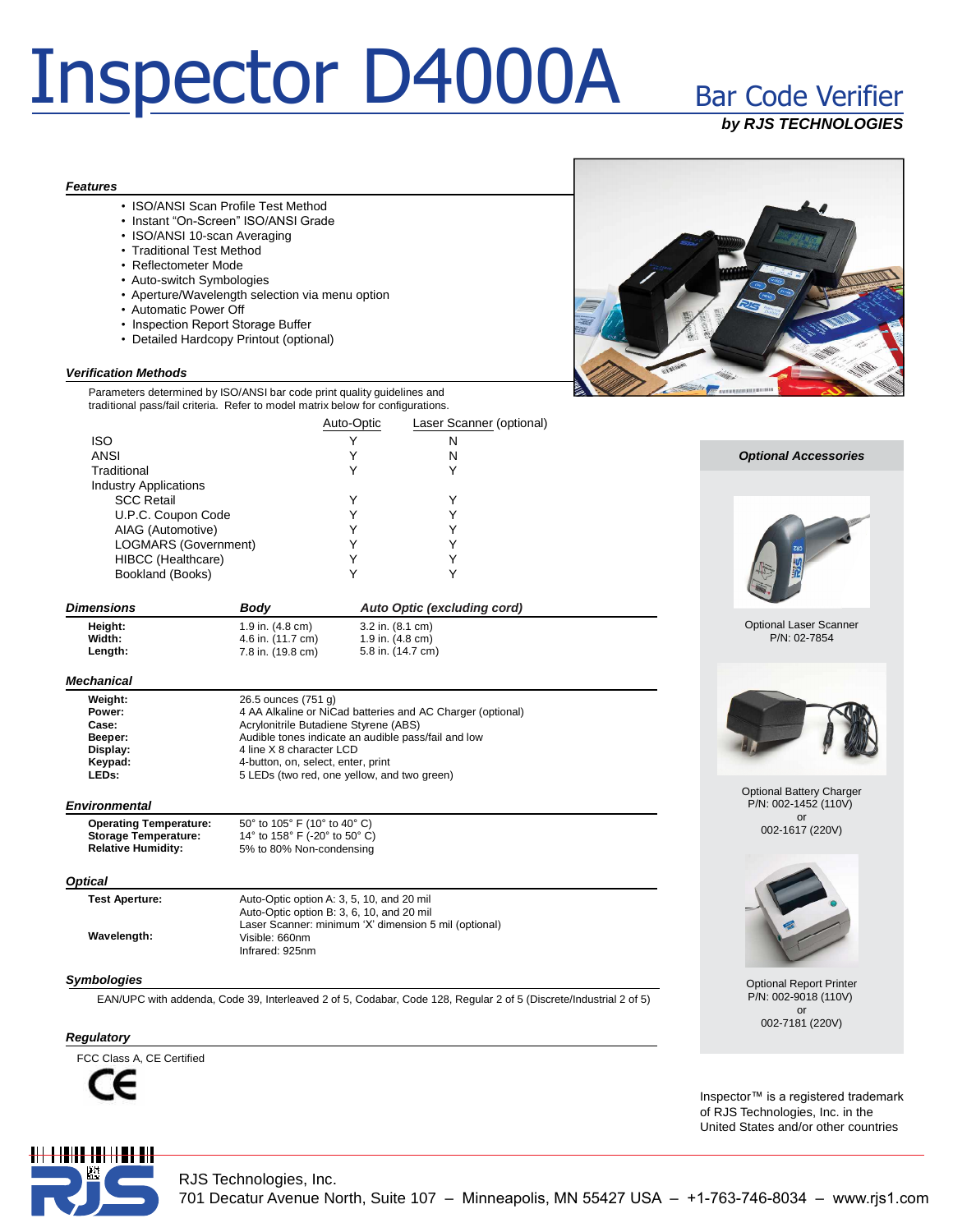# Inspector D4000L Bar Code Verifie

**Bar Code Verifier by RJS TECHNOLOGIES**



## **Flexible & Cost Effective**

The Inspector D4000 is the industry's most flexible and cost-effective traditional bar code verifier.

This unit comes with your choice of a traditional laser scanner, for point and-shoot simplicity or an optional patented Auto-Optic scan head with four aperture sizes and two light wavelengths (eight different optical configurations).

Printed reports can also be generated, using the optional direct thermal printing unit.

### ï**Features**

- Dual Mode Portability: Traditional Operation, or ISO / ANSI Mode Operation (optional auto-optic required) <sup>ï</sup>ï
- Non-Contact Point-and-Shoot Bar Code Capture
- Database Product Look-up<br>• Print Gain Measurement
- Print Gain Measurement
- Auto-discriminates Between All Popular Symbologies ï
- Multiple Scan Averaging
- Multiple Scan Averaging<br>• Follows the ISO15416 and ANSI X3.182 Bar Code Inspection Methods *(auto-optic scan head only)*
- Follows the ISO15416 and ANSI X3.182 Bar Code Inspection Methods *(auto-optic scan head* only)<br>• Conforms to ISO15426-1 Bar Code Verifier Specification *(auto-optic scan head only)*
- Option for Full ISO/ANSI inspection and Reporting

This flexible and cost-effective unit is also easy to use, and supports all popular linear symbologies. The RJS D4000 offers store and print capability, multiple scan averaging, and sub-symbology choices -all easily accessible through a simple four-button user interface.

Bar code analysis information appears immediately on the 32-character alphanumeric liquid crystal display (LCD), and a distinct audible tone and a series of five colored LEDs indicate whether a bar code is in or out of specification. In addition to the ISO/ANSI method parameters, Traditional Analysis parameters are provided on the LCD, without a special mode setting.